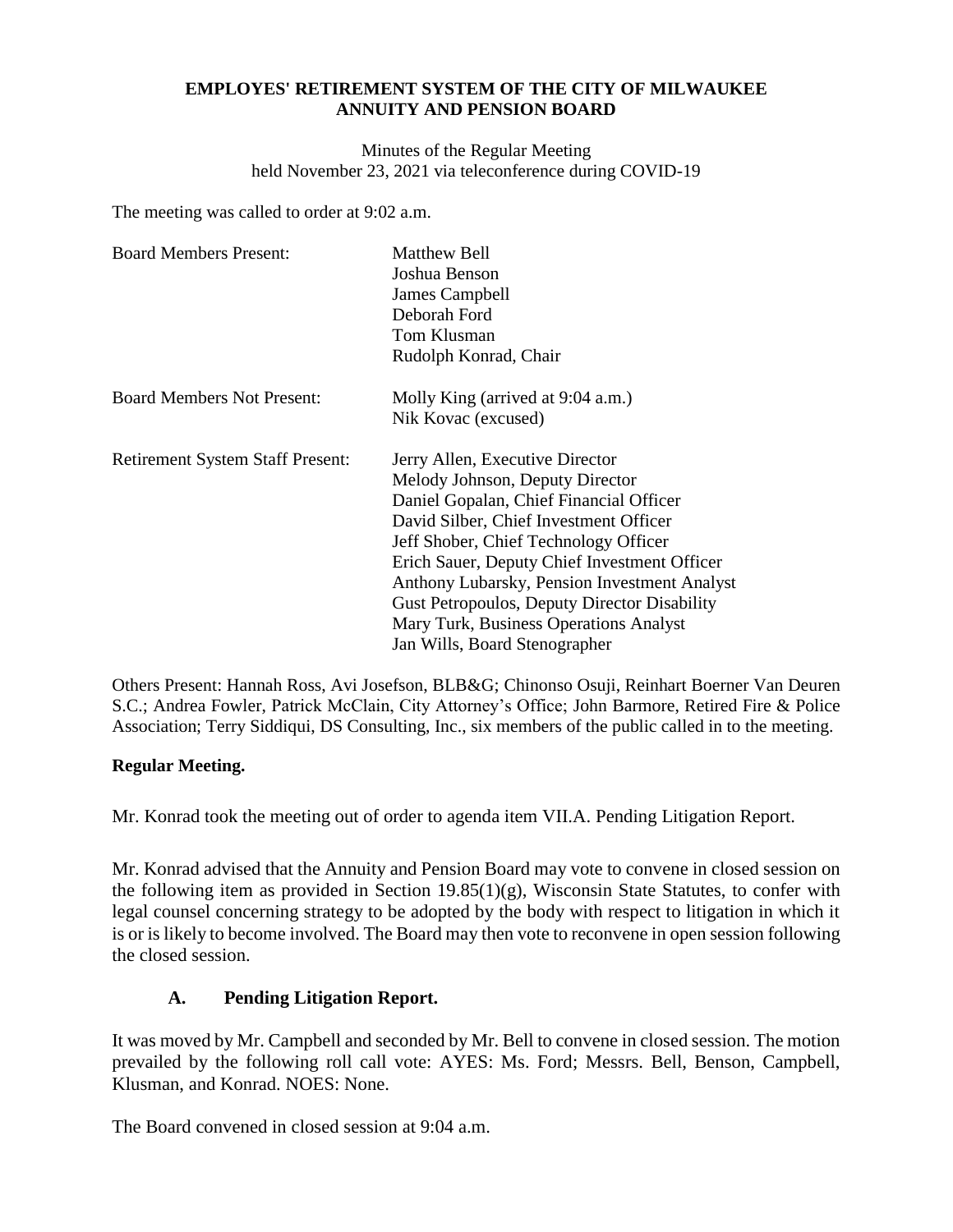Ms. King arrived at 9:04 a.m.

The Board reconvened in open session at 9:30 a.m.

Mr. Konrad returned the meeting to agenda item I. Approval of Minutes.

#### **Approval of Minutes.**

**Regular Meeting Held October 26, 2021.** It was moved by Mr. Benson, seconded by Mr. Bell, and unanimously carried, to approve the Minutes of the Regular Meeting Held October 26, 2021.

Mr. Konrad then took the meeting out of order to agenda item III. Investment Committee Report.

**Investment Committee Report.** Mr. Bell reported that at its November 11<sup>th</sup> meeting, Callan provided an update on the Fund's Real Estate portfolio, and then the Committee went into closed session to receive an update from Callan regarding the Hedge Fund of Funds Manager search, which was approved in September. He noted the Committee decided to hold over the Approval of Hedge Fund of Funds Manager Search Finalists agenda item to an upcoming meeting. Back in open session, Mr. Bell said Callan provided a Fixed Income Portfolio Structure Study presentation, and after some discussion, the Committee approved, within Callan's Presentation, the Fixed Income Structure identified as Mix 3. He said the new Fixed Income Structure replaces the U.S. Bloomberg Barclays Aggregate Bond Index with the U.S. Government Index, reduces the overall allocation to the Index from 36% to 25% of the Fund's Fixed Income allocation, and increases the allocation to Reams from 32% to 45% of the Fund's Fixed Income allocation. Mr. Bell commented that Loomis Sayles' allocation will be reduced slightly from 32% to 30% of the Fund's Fixed Income allocation. He stated that according to Callan's presentation, the new Mix is expected to reduce tracking error to the Aggregate Index, reduce correlation to Public Equity, increase the information ratio, and provide similar alpha potential, compared to the Fund's current Fixed Income structure. Mr. Bell said Staff presented a routine due diligence report on Abbott Capital, one of the Fund's Private Equity Fund of Funds managers, and then presented the 3rd Quarter performance report. He noted that highlights of the performance report showed that the Fund's market value remains above \$6 billion and the one-year return as of September 30, 2021 is 25.7%, net of fees, representing 7.7% of excess returns above the benchmark. Mr. Bell concluded that the Investment Committee recommends approval of the Approval of Fixed Income Structure (Mix 3).

**Approval of Fixed Income Structure.** It was moved by Mr. Bell, seconded by Mr. Campbell, and the motion passed, with the exception of Mr. Klusman who recorded a "no" vote.

Mr. Konrad returned the meeting to agenda item II. Chief Investment Officer Report.

**Chief Investment Officer Report.** Mr. Silber reminded the Board members of the December 9, 2021 Investment Committee Meeting. As a matter of information, Board members received the November 23, 2021 Performance Update. Mr. Sauer noted the Fund as of October 31, 2021, had a value of \$6.12 billion. He said the Fund return of 2.2%, gross of fees, underperformed the blended benchmark by 10 basis points. Mr. Sauer commented that the Fund outperformed in the year-todate, one-, five-, 10- and 20-year periods, and underperformed in the 15-year period, net of fees. He said the October relative performance drivers were Style Bias, which detracted 24 basis points and Brandes' underperformance, which detracted 13 basis points. He noted the Real Estate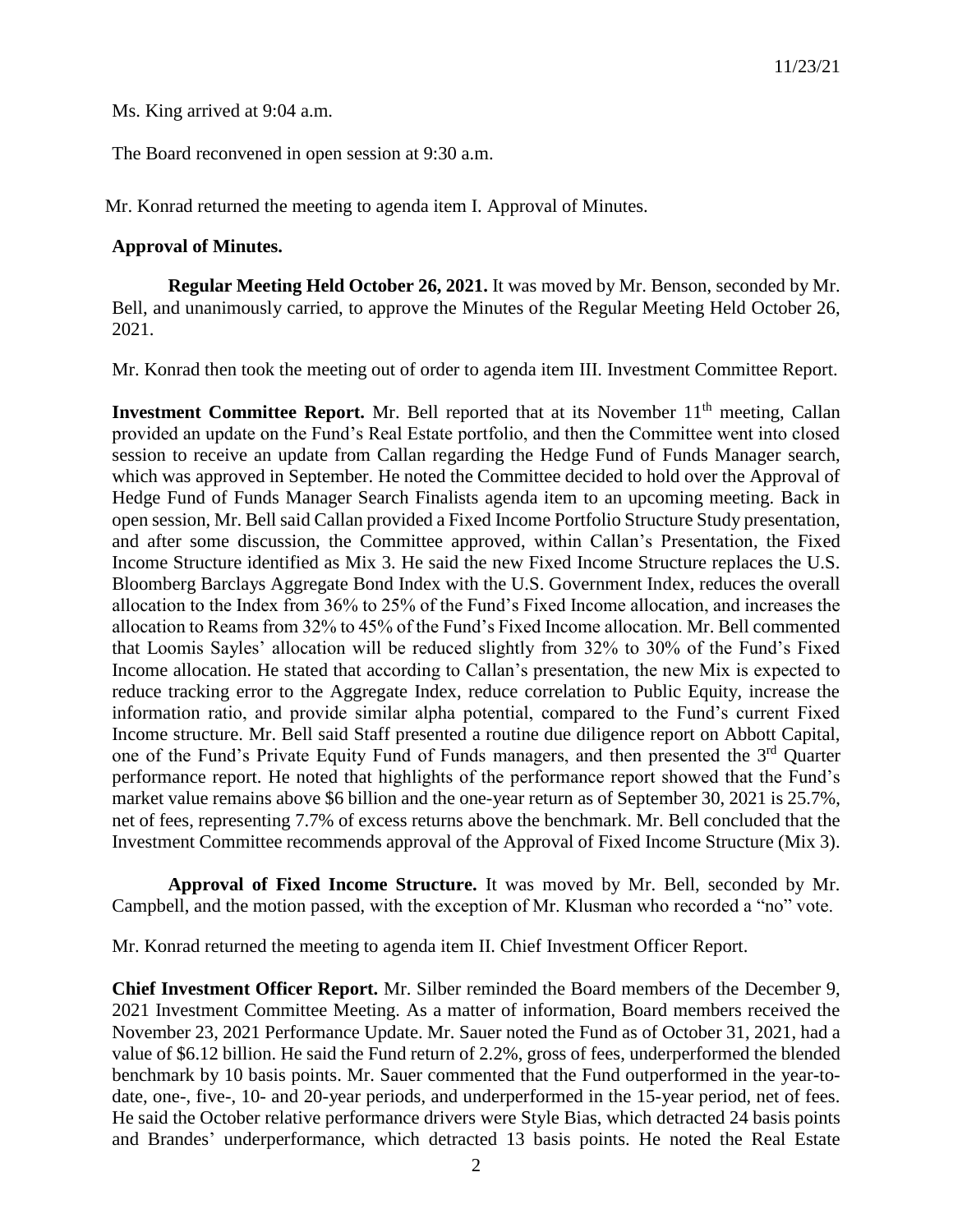Managers offset some of the Fund's underperformance by adding 21 basis points. Mr. Sauer stated as of November 19, the Fund return was 0.6% in November, bringing the year-to-date return to 16.5%, net of fees. He noted the Fund's approximate value is \$6.16 billion and 11 out of the Fund's 15 active mandates are outperforming year to date, net of fees. Mr. Sauer said the Total Fund, along with all of the Fund's assets classes, are exceeding their respective benchmarks year to date, net of fees. He commented that year-to-date, the Fund has generated investment gains of \$905.4 million, paid benefits and expenses of \$384.0 million and received contributions of \$104.7 million. Mr. Sauer said the monthly withdrawals for November were \$12 million from the NT S&P 500 Index, \$7.5 million from DFA US Small Cap Value, \$5.5 million from Polen, \$4.5 million from Earnest, \$3.5 million from CastleArk, \$3 million from MFS, and \$2 million from DFA US Large Cap Value.

### **New Business.**

**Retirements, Death Claims, and Refunds (October).** Mr. Allen presented the following activity for the month of October 2021.

| <b>Active Death Benefits reported</b>          | \$0.00       |
|------------------------------------------------|--------------|
| Deferred Death                                 | \$187,355.30 |
| <b>Ordinary Death Benefits reported</b>        | \$10,790.36  |
| <b>Retired Death Benefits reported</b>         | \$214,428.22 |
| Survivor Death – Termination Benefits reported | \$4,743.50   |
| Refund of Member Contributions paid            | \$283,625.05 |

It was moved by Mr. Campbell, seconded by Ms. King, and unanimously carried, to approve the Retirements, Death Claims, and Refunds (October).

**Conference Requests – November 2021 Board Meeting.** Staff noted there were no requests this month to attend conferences.

**Pension Board Election Results – At Large Member Election.** Staff reported that incumbent Matthew Bell was re-elected to the Annuity and Pension Board at the November 5, 2021 election with 1,279 votes. Opponent Michelle (Mickie) Pearsall had 782 votes.

**Proposed 2022 Board and Committee Meeting Dates.** Staff said a trustee had conflicts with Board meetings held on the usual fourth Mondays of the month and proposed 2022 dates generally for the fourth Tuesdays of the month with proposed exceptions being the fourth Wednesday of the month in January, June, July and September . Another trustee also asked to start Wednesday meetings earlier, due to his meeting conflicts, if the Board meetings were expected to go past Noon. A third trustee, , had a conflict with an Administration & Operations Committee meeting date with a Finance & Personnel Committee meeting date on June 15th. Staff suggested the Proposed 2022 Board and Committee Meeting Dates be revised to avoid conflicts and returned for discussion at the December 21, 2021 Board meeting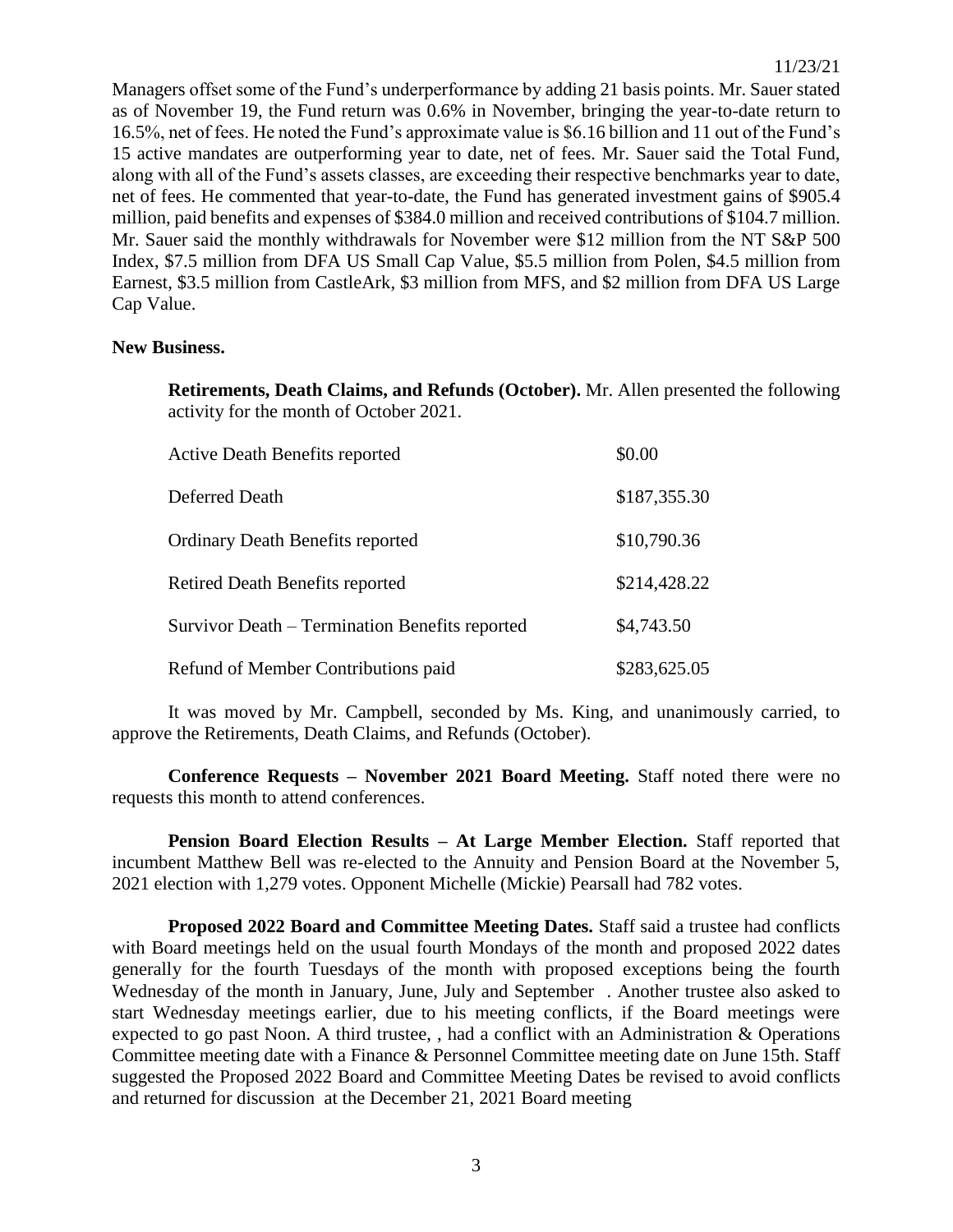Mr. Konrad advised that the Annuity and Pension Board may vote to convene in closed session on the following item as provided in Section 19.85(1)(g), Wisconsin State Statutes, to confer with legal counsel concerning strategy to be adopted by the body with respect to litigation in which it is or is likely to become involved. The Board may then vote to reconvene in open session following the closed session.

## **Consider and potentially take action regarding DDR Benefits for Non-compliance with Re-exam Requirements of MCC-36 – DeRonn D. Gillum.**

It was moved by Mr. Bell and seconded by Mr. Benson to convene in closed session. The motion prevailed by the following roll call vote: AYES: Mses. Ford and King; Messrs. Bell, Benson, Campbell, Klusman, and Konrad. NOES: None.

The meeting convened in closed session at 9:48 a.m.

The meeting re-convened in open session at 10:02 a.m.

It was moved by Mr. Campbell, seconded by Ms. Ford, and unanimously carried, to suspend the DDR Benefits for Non-compliance with Re-exam Requirements of MCC-36 – DeRonn D. Gillum.

**Review of Board Rule II.A.2.** As a matter of information, Board members received Board Rule II.A.2. From the Board Rules and Regulations, Membership On The Board. Staff said a trustee asked to review this item and perhaps refer to the Legislative Committee for possible amendment. Rule II.A2. states: "The City Comptroller, ex-officio, or, in case of sickness or absence, his or her deputy." Staff further said the City Comptroller who was on leave, requested the matter be held over until next month so the Comptroller can participate in the discussion upon her return from leave.

Mr. Konrad then took the meeting out of order to agenda item II.A. Chief Investment Officer Report -- Approval of Abbott Capital Private Equity Investors 2022, L.P. Side Letter.

Mr. Konrad advised that the Annuity and Pension Board may vote to convene in closed session on the following item as provided in Section 19.85(1)(e), Wisconsin State Statutes, to deliberate or negotiate the purchasing of public properties, the investing of public funds, or conducting other specified public business, whenever competitive or bargaining reasons require a closed session. The Board may then vote to reconvene in open session following the closed session.

# **Approval of Abbott Capital Private Equity Investors 2022, L.P. Side Letter.**

It was moved by Mr. Benson and seconded by Mr. Bell to convene in closed session. The motion prevailed by the following roll call vote: AYES: Mses. Ford and King; Messrs. Bell, Benson, Campbell, Klusman, and Konrad. NOES: None.

The meeting convened in closed session at 10:07 a.m.

The meeting reconvened in open session at 10:16 a.m.

It was moved by Ms. Ford, seconded by Ms. King, and unanimously carried, to approve the Approval of Abbott Capital Private Equity Investors 2022, L.P. Side Letter.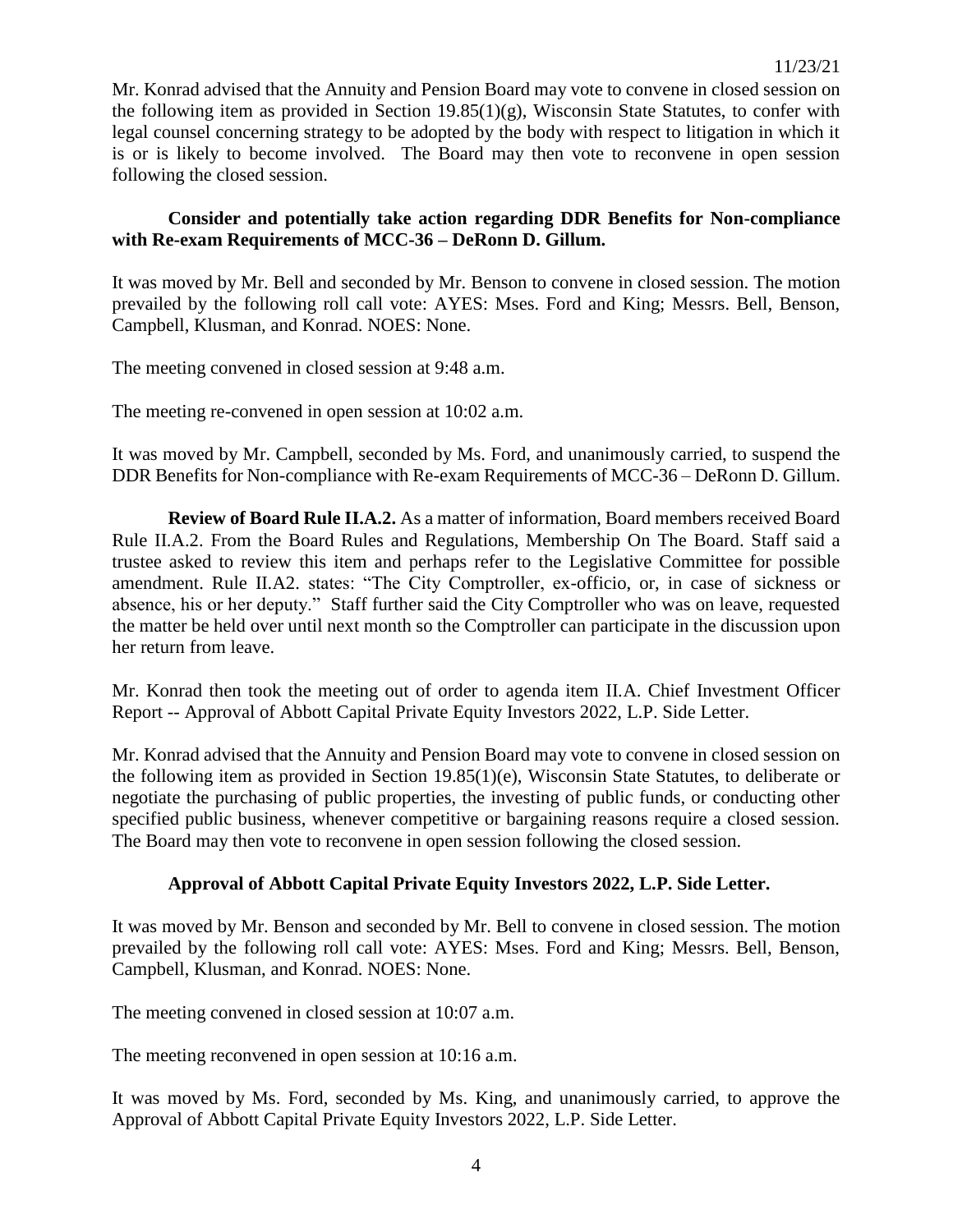At this point, Mr. Konrad returned the meeting to agenda item V. Medical Reports.

### **Medical Reports.**

**All Duty & Ordinary Disability Applications & Re-examinations (November).** Staff presented certifications (November 2021) of the Fire and Police Medical Panel Physicians and the Medical Council relative to Duty & Ordinary Disability Retirement benefits as follows:

| <u> Police – Re-examinations – Duty</u>                            | Recommendation                   |
|--------------------------------------------------------------------|----------------------------------|
| Bryan Norberg<br>Jill Riley                                        | Approval<br>Approval             |
| $Fire - Re-examinations - Duty$                                    | Recommendation                   |
| Nicholas Adamski<br>Mark Ashworth<br><b>Kyle Dannies</b>           | Approval<br>Approval<br>Approval |
| <u>Fire – Re-examinations – Ordinary</u>                           | Recommendation                   |
| Dennis Kowalski                                                    | Approval                         |
| $GC - Re-examinations - Ordinary$                                  | Recommendation                   |
| Valerie Chapman<br><b>Bonnie Heikkinen</b><br><b>Edward Nelson</b> | Approval<br>Approval<br>Approval |

It was moved by Ms. King, seconded by Mr. Campbell, and unanimously carried, to approve the Duty & Ordinary Disability Applications & Re-examinations (November).

### **Unfinished Business.**

**Pending and Legal Opinions and Service Requests Report.** As a matter of information, Board members received the Pending Legal Opinions and Service Requests Report.

**Pending Legislation Report.** As a matter of information, Board members received the Pending Legislation Report. Staff noted a communication transmitting the report of the Mayor's Task Force on the City of Milwaukee's Pension System has been assigned to the Finance & Personnel Committee and placed on file.

**Executive Director's Report – Inventory of ERS Projects.** As a matter of information, Staff presented a report on the ERS projects and updated the Board on ERS activities, a copy of which is on file with the ERS.